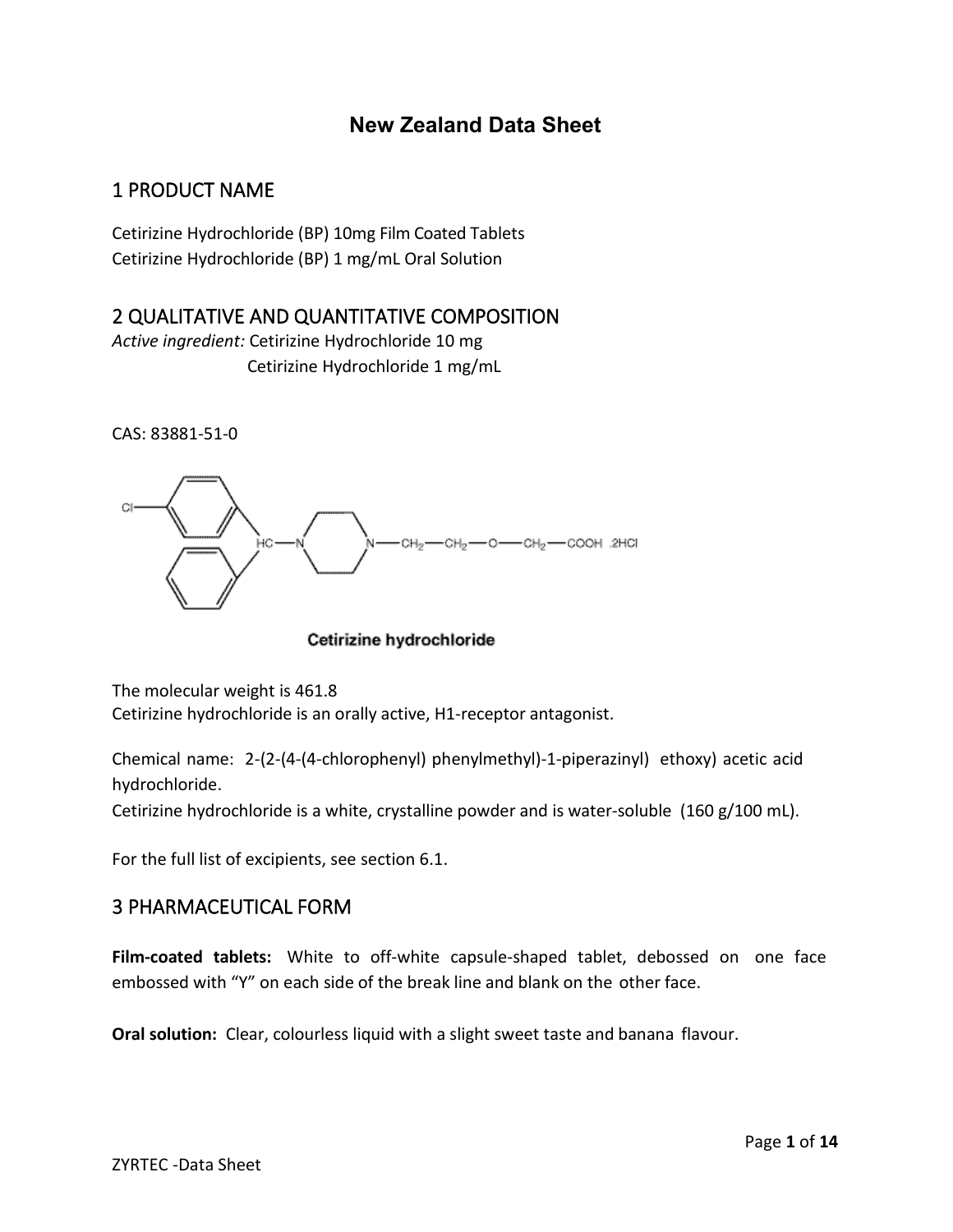# 4 CLINICAL PARTICULARS

# 4.1 Therapeutic indications

For the relief of:

- Nasal and ocular symptoms of seasonal and perennial allergic rhinitis
- Symptoms of urticaria and insect bites

# 4.2 Dose and method of administration

The tablets need to be swallowed with a glass of liquid. The solution can be swallowed as such.

For oral use

### *Adults*

10mg once daily (1 tablet or 10mL oral solution).

A 5mg starting dose (1 half tablet or 5mL oral solution) may be proposed if this leads to satisfactory control of the symptoms.

If sufficient response is not obtained, the dose may be increased to the maximum recommended dose of 20mg

*Children Children aged from 2 to 6 years:* 2.5mL oral solution twice daily.

# *Children aged from 6 to 12 years*

10mg once daily (1 tablet) or 10mL oral solution

A 5mg starting dose (1 half tablet or 5mL oral solution) may be proposed if this leads to satisfactory control of the symptoms.

# *Elderly*

Data does not suggest that the dose needs to be reduced in elderly subjects provided that the renal function is normal.

# *Renal impairment*

The dosing intervals must be individualised according to renal function. Refer to the following table and adjust the dose as indicated. To use this dosing table, an estimate of the patient's creatinine clearance (CLcr) in mL/min is needed. The CLcr (mL/min) may be estimated from serum creatinine (mg/dl) determination using the following formula: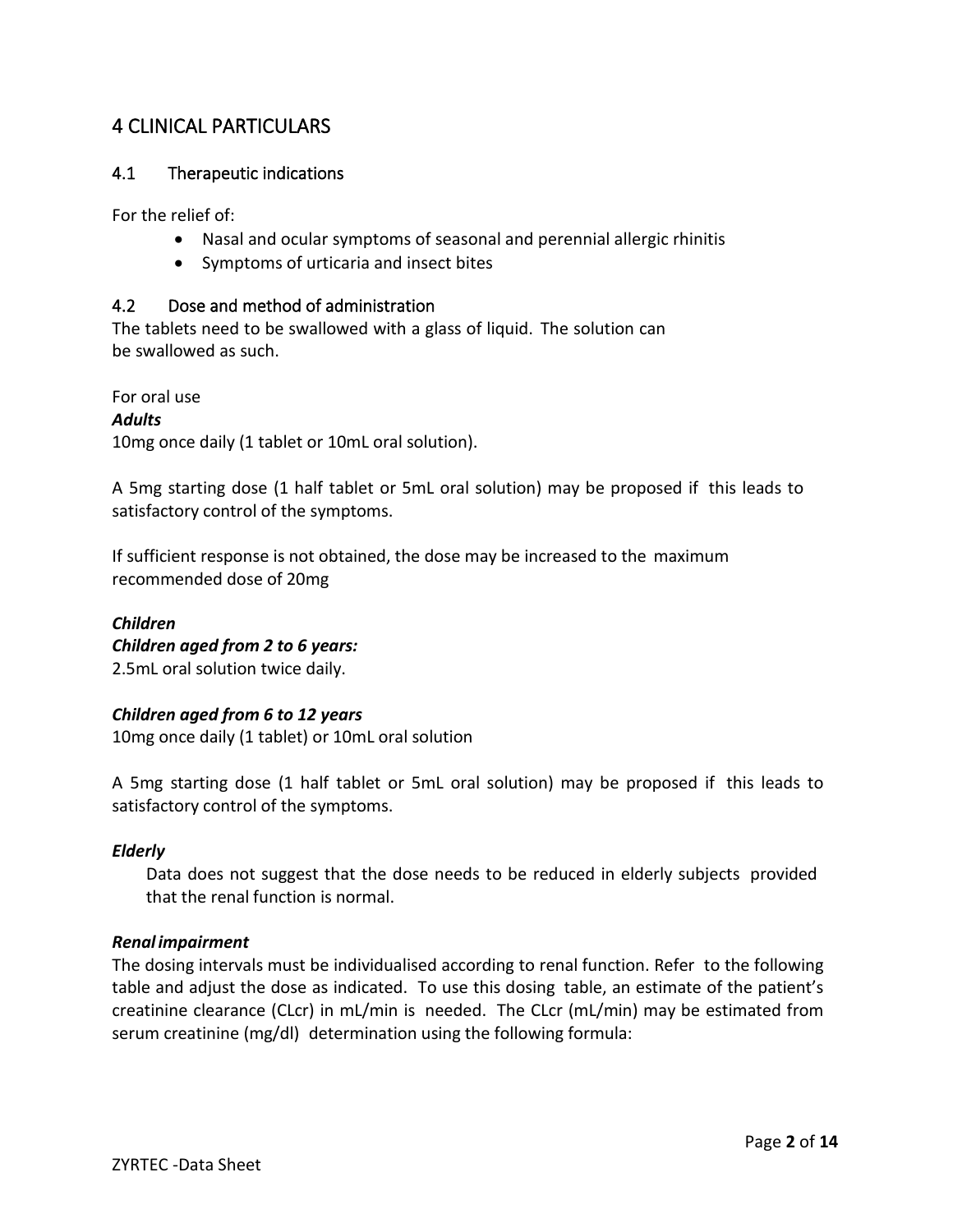$$
CL_{cr} = \frac{[140 - age(years)]x weight (kg)}{72 x serum creationine (mg / dl)} (x 0.85 for women)
$$

Dosing adjustments for adult patients with impaired renal function

| Group                                                           | <b>Creatinine clearance</b><br>(mL/min) | Dosage and<br>frequency   |
|-----------------------------------------------------------------|-----------------------------------------|---------------------------|
| Normal                                                          | $\geq 80$                               | 10 mg once daily          |
| Mild                                                            | $50 - 79$                               | 10 mg once daily          |
| Moderate                                                        | $30 - 49$                               | 5 mg once daily           |
| Severe                                                          | < 30                                    | 5 mg once every 2<br>days |
| End-stage renal<br>disease -<br>Patients undergoing<br>dialysis | < 10                                    | Contra-indicated          |

In paediatric patients suffering from renal impairment, the dose will have to be adjusted on an individual basis taking into account the renal clearance of the patient and body weight.

### *Hepatic impairment*

No dose adjustment is needed in patients with solely hepatic impairment.

### 4.3 Contraindications

Cetirizine is contraindicated in:

- patients with a history of hypersensitivity to any of the constituents of the formulation, to hydroxyzine or to any piperazine derivatives
- patients with end stage renal impairment at less than 10 mL/min creatinine clearance.

### 4.4 Special warnings and precautions for use

### *Alcohol*

At therapeutic doses, no clinically significant interactions have been demonstrated with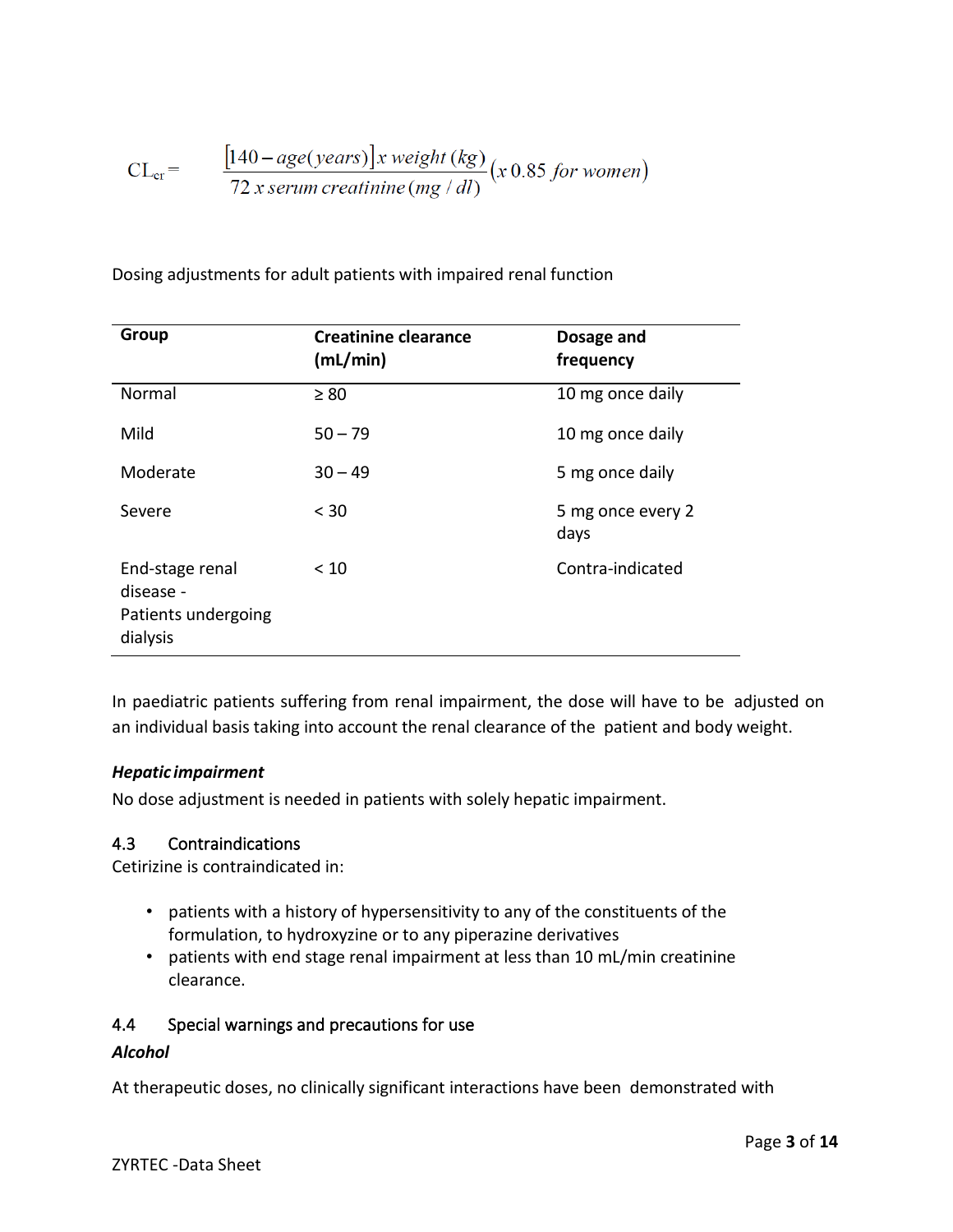alcohol (for a blood alcohol level of 0.5 g/L). Nevertheless, precaution is recommended if alcohol is taken concomitantly.

# *Increased risk of urinary retention*

Caution should be taken in patients with predisposition factors of urinary retention (e.g. spinal cord lesion, prostatic hyperplasia) as cetirizine may increase the risk of urinary retention (see section 4.8 Undesirable effects)

# *Patients at risk of convulsions*

Caution in epileptic patients and patients at risk of convulsions is recommended.

# *Skin reactions*

Pruritus and/or urticaria may occur when cetirizine is stopped, even if those symptoms were not present before treatment initiation (see section 4.8 Undesirable effects). In some cases, the symptoms may be intense and may require treatment to be restarted. The symptoms should resolve when the treatment is restarted.

# *Use in Children*

The use of the film-coated tablet and capsule formulation is not recommended in children aged less than 6 years since this formulation does not allow for appropriate dose adaptation. It is recommended to use the oral solution of cetirizine in children under 6 years.

Due to the amount of some excipients in the formulation, the oral solution is not recommended in children aged less than 2 years.

# 4.5 Interaction with other medicines and other forms of interaction

# **PharmacokineticInteractions**

# *Lack of interaction*

Pharmacokinetic interaction studies were conducted with cetirizine and pseudoephedrine, antipyrine, cimetidine, ketoconazole, erythromycin, and azithromycin; no pharmacokinetic interactions were observed.

In a multiple dose study of theophylline (400 mg once a day) and cetirizine, there was a small (16%) decrease in clearance of cetirizine, while the disposition of theophylline was not altered by concomitant cetirizine administration.

Studies with cetirizine and cimetidine, glipizide, diazepam, and pseudoephedrine have revealed no evidence of adverse pharmacodynamic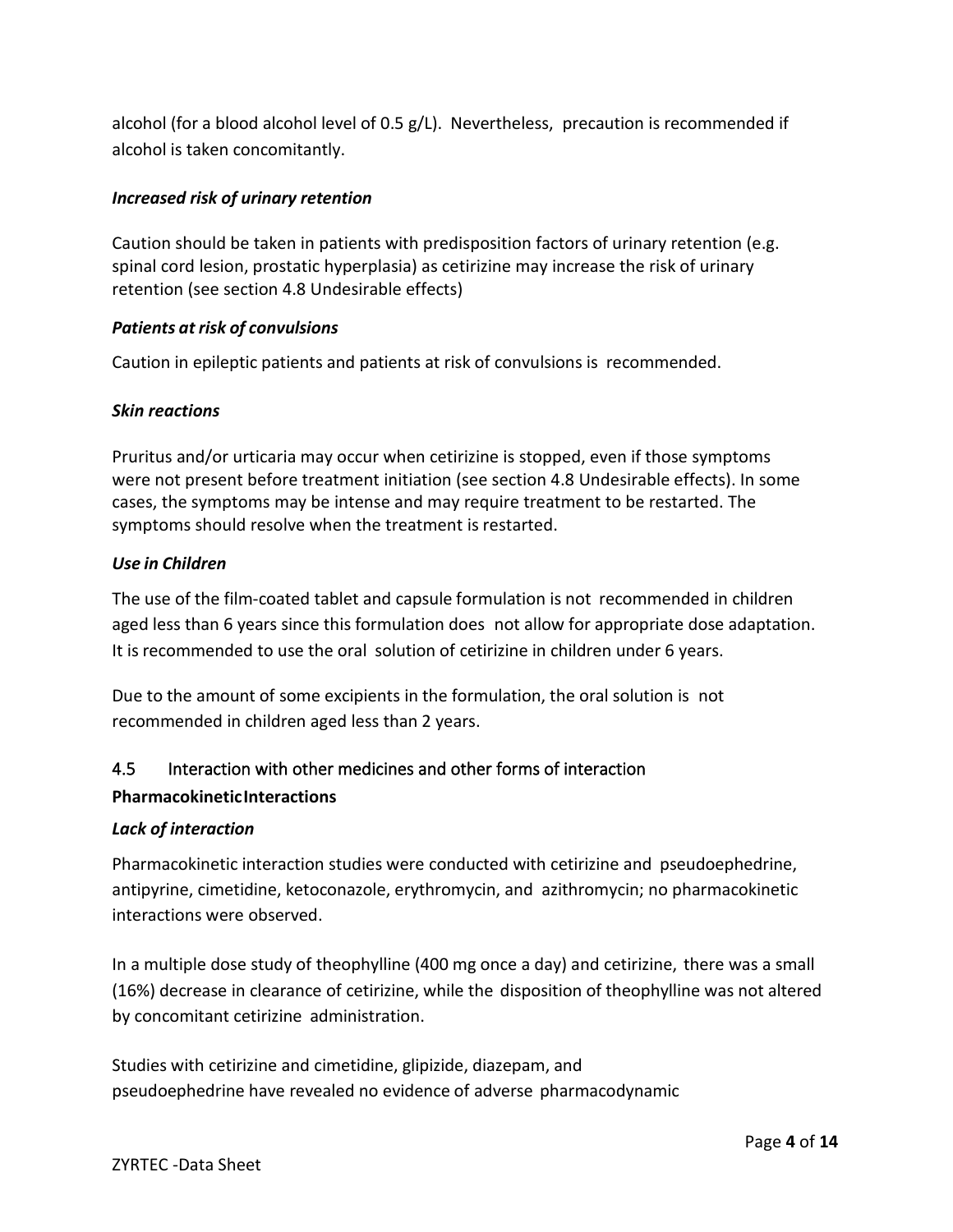interactions.

Studies with cetirizine and azithromycin, erythromycin, ketoconazole, theophylline, antypirine, and pseudoephedrine have revealed no evidence of adverse clinical interactions.

In particular, concomitant administration of cetirizine with macrolides or ketoconazole has never resulted in clinically relevant ECG changes.

# *Ritonavir*

In a multiple dose study of ritonavir (600 mg twice daily) and cetirizine (10 mg daily), the extent of exposure to cetirizine was increased by about 40% while the disposition of ritonavir was slightly altered (-11%) further to concomitant cetirizine administration.

### *Food*

The extent of absorption of cetirizine is not reduced with food, although the rate of absorption is decreased by 1 hour.

# *Allergy skin test*

Allergy skin tests are inhibited by antihistamines and a wash-out period of 3 days is recommended before performing them.

# 4.6 Pregnancy and lactation

# *Fertility*

Limited data is available on human fertility but no safety concern has been identified. Animal data show no safety concern for human reproduction.

# *Pregnancy* **(Category B2)**

Category B2: Caution should be exercised in pregnant women.

For cetirizine very rare clinical data on exposed pregnancies are available. Animal studies do not indicate direct or indirect harmful effects with respect to pregnancy, embryonal/foetal development, parturition or postnatal development.

# *Lactation*

Caution should be exercised in lactating women.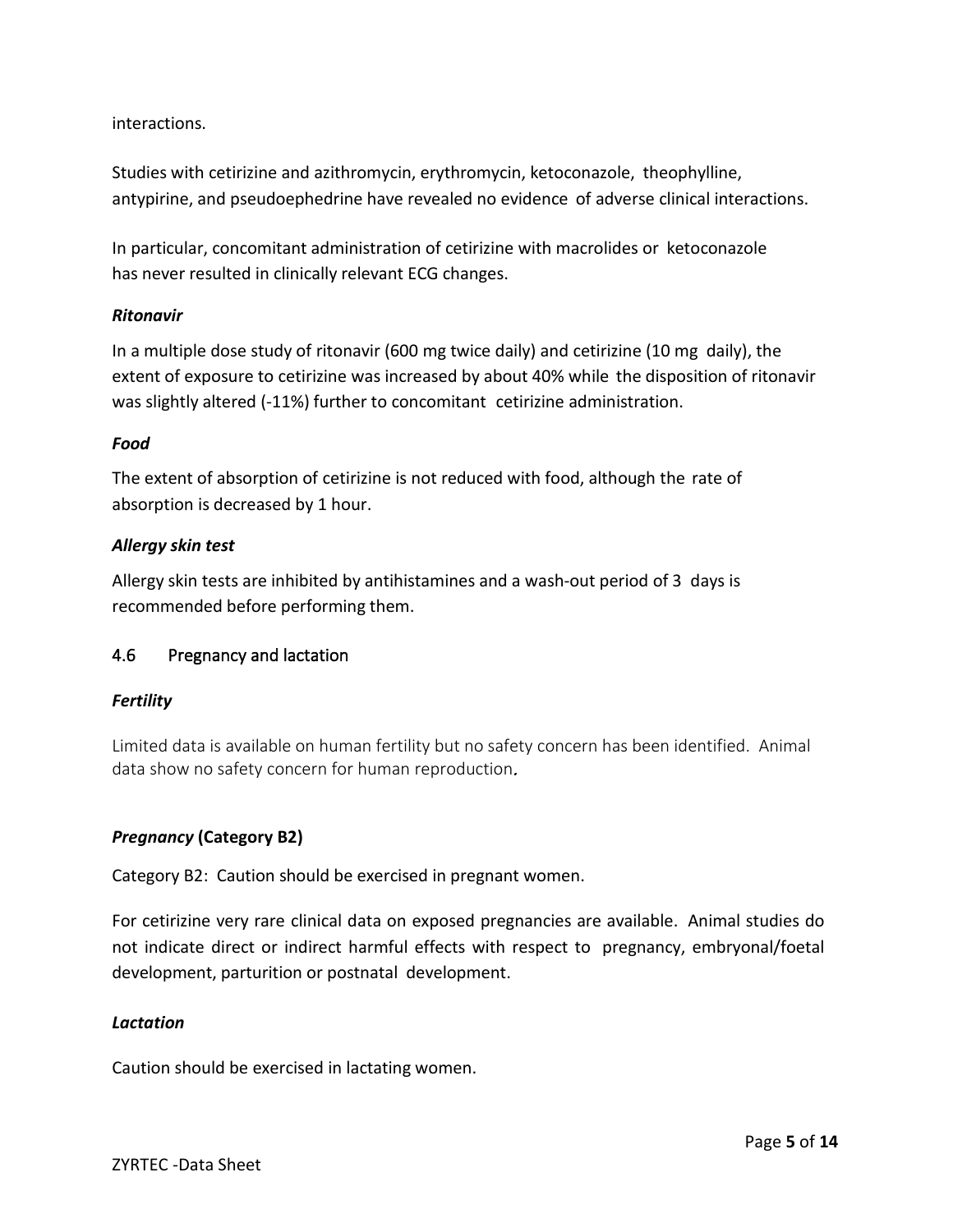Cetirizine is excreted in human milk at concentrations representing 0.25 to 0.90 those measured in plasma, depending on sampling time after administration.

# 4.7 Effects on ability to drive and use machines

Objective measurements of driving ability, sleep latency and assembly line performance have not demonstrated any clinically relevant effects at the recommended dose of 10 mg.

Patients intending to drive, engaging in potentially hazardous activities or operating machinery should not exceed the recommended dose and should take their response to the medicinal product into account.

In sensitive patients, concurrent use with alcohol or other CNS depressants may cause additional reductions in alertness and impairment of performance.

# 4.8 Undesirable effects

### *Clinical Trial Data*

Clinical studies have shown that cetirizine at the recommended dosage has minor adverse effects on the CNS, including somnolence, fatigue, dizziness and headache.

In some cases, paradoxical CNS stimulation has been reported.

Although cetirizine is a selective antagonist of peripheral H1-receptors and is relatively free of anticholinergic activity, isolated cases of micturition difficulty, eye accommodation disorders and dry mouth have been reported.

Instances of abnormal hepatic function with elevated hepatic enzymes accompanied by elevated bilirubin have been reported. Mostly this resolves upon discontinuation of the drug.

Double blind controlled clinical trials comparing cetirizine to placebo or other antihistamines at the recommended dosage (10 mg daily for cetirizine), of which quantified safety data are available, included more than 3200 subjects exposed to cetirizine.

From this pooling, the following adverse reactions were reported for cetirizine 10 mg in the placebo-controlled trials at rates of 1.0 % or greater: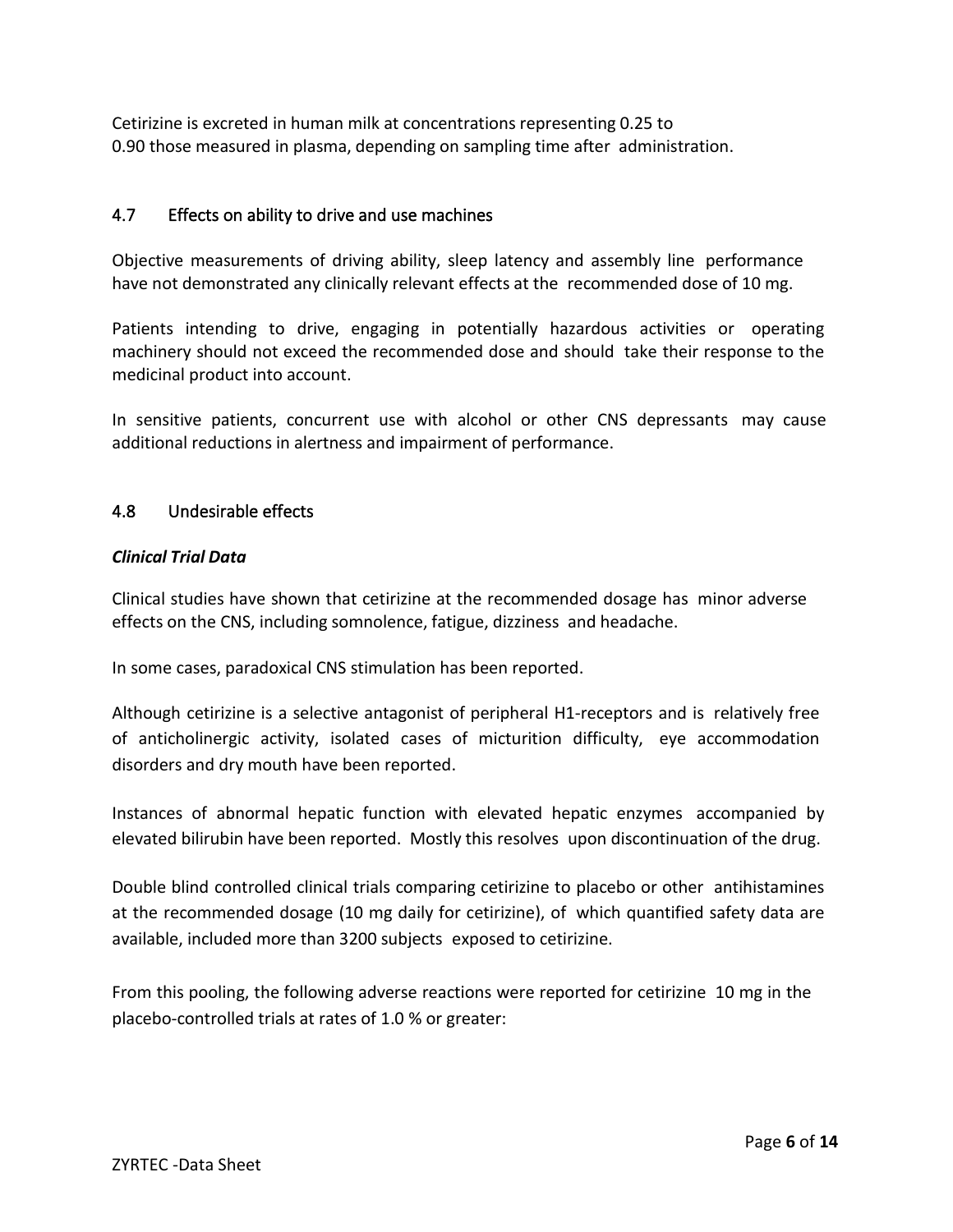| <b>Adverse reactions:</b>                        | Cetirizine 10 mg | Placebo (n |
|--------------------------------------------------|------------------|------------|
| (WHO-ART)                                        | $(n=3260)$       | $= 3061$   |
| Body as a whole - general disorders:             |                  |            |
| Fatigue                                          | 1.63%            | 0.95%      |
| Central and peripheral nervous system disorders: |                  |            |
| <b>Dizziness</b>                                 | 1.10%            | 0.98%      |
| Headache                                         | 7.42%            | 8.07%      |
| Gastro-intestinal system disorders:              |                  |            |
| Abdominal pain                                   | 0.98%            | 1.08%      |
| Dry mouth                                        | 2.09%            | 0.82%      |
| Nausea                                           | 1.07%            | 1.14 %     |
| Psychiatric disorders:                           |                  |            |
| Somnolence                                       | 9.63%            | 5.00%      |
| Respiratory system disorders:                    |                  |            |
| Pharyngitis                                      | 1.29%            | 1.34 %     |

Although statistically more common than under placebo, somnolence was mild to moderate in the majority of cases.

Objective tests as demonstrated by other studies have demonstrated that usual daily activities are unaffected at the recommended daily dose in healthy young volunteers.

Adverse reactions at rates of 1 % or greater in children aged from 6 months to 12 years, included in placebo-controlled clinical trials are:

| <b>Adverse reactions</b>                        | <b>Cetirizine</b> | Placebo (n |
|-------------------------------------------------|-------------------|------------|
| (WHO-ART)                                       | $(n=1656)$        | $=1294)$   |
| Gastro-intestinal system disorders<br>Diarrhoea | 1.0%              | 0.6%       |
| Psychiatric disorders<br>Somnolence             | 1.8%              | 1.4%       |
| Respiratory system disorders<br>Rhinitis        | 1.4%              | 1.1%       |
| Body as a whole – general disorders<br>Fatigue  | 1.0%              | 0.3%       |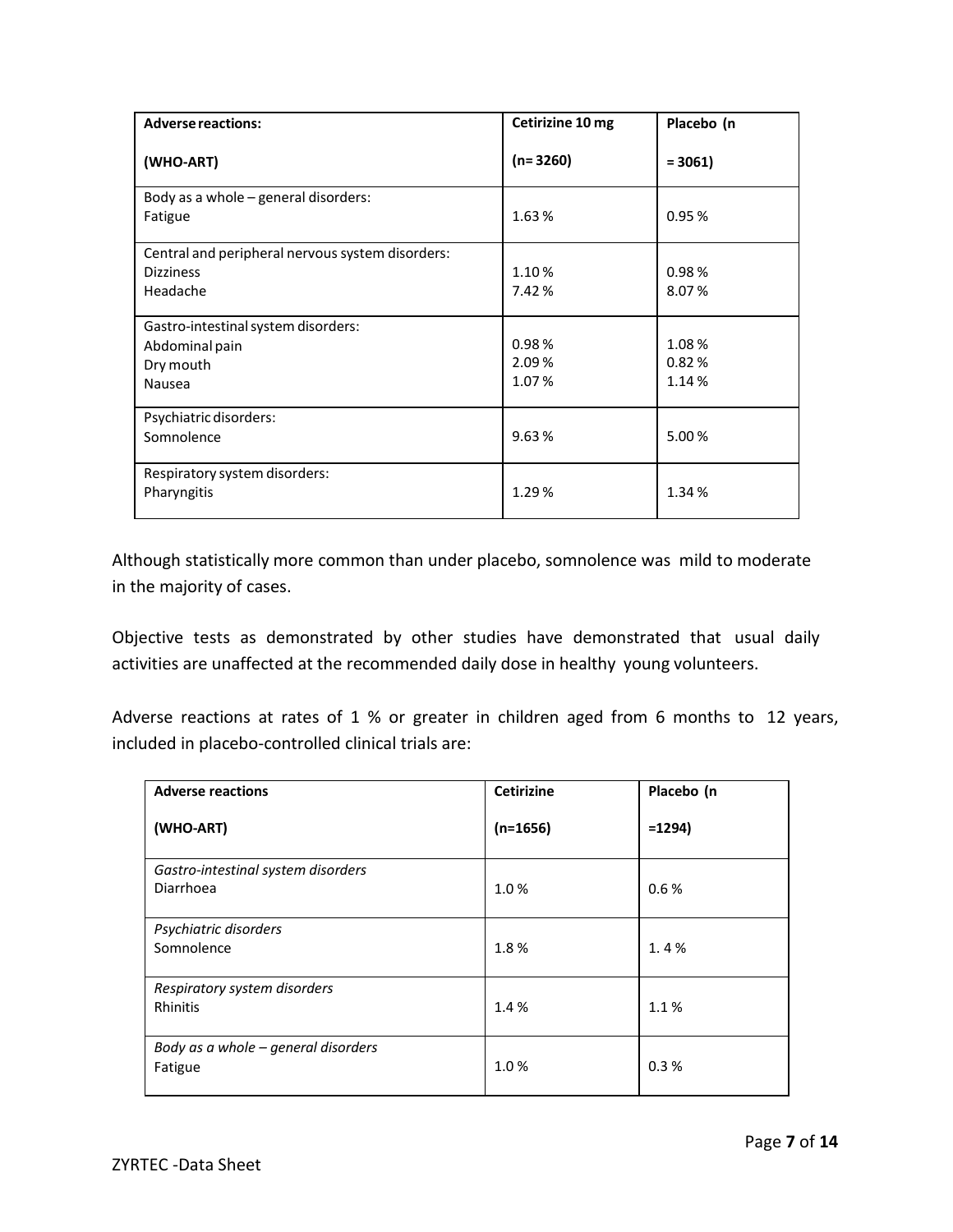# *Post Marketing Experience*

Adverse reactions are ranked under headings of frequency using the following convention: Very common ≥1/10 Common ≥1/100 to <1/10 Uncommon ≥1/1000 to <1/100 Rare ≥1/10000 to <1/1000 Very rare <1/10000 Not known (cannot be estimated from the available data).

| <b>Body System</b>                      | <b>Undesirable effect</b>                                                  | <b>Frequency</b>       |
|-----------------------------------------|----------------------------------------------------------------------------|------------------------|
| Blood and lymphatic system<br>disorders | Thrombocytopenia                                                           | Very rare              |
| Immune system disorders                 | Hypersensitivity<br>Anaphylactic shock                                     | Rare<br>Very rare      |
| Metabolism and nutrition<br>disorders   | Increased appetite                                                         | Not known              |
| Psychiatric disorders                   | Agitation<br>Aggression, confusion, depression,<br>hallucination, insomnia | Uncommon<br>Rare       |
|                                         | Tic<br>Suicidal ideation, nightmare                                        | Very rare<br>Not known |

| Nervous system disorder     | Paraesthesia                            | Uncommon  |
|-----------------------------|-----------------------------------------|-----------|
|                             | Convulsions                             | Rare      |
|                             | Dysgeusia, dyskinesia, dystonia,        | Very rare |
|                             | syncope, tremor                         |           |
|                             | Amnesia, memory impairment              | Not known |
| Eye disorder                | Accommodation disorder, blurred vision, | Very rare |
|                             | oculogyration                           |           |
| Ear and labyrinth disorders | Vertigo                                 | Not known |
|                             |                                         |           |
| Cardiac disorder            | Tachycardia                             | Rare      |
| Gastrointestinal disorders  | Diarrhoea                               | Uncommon  |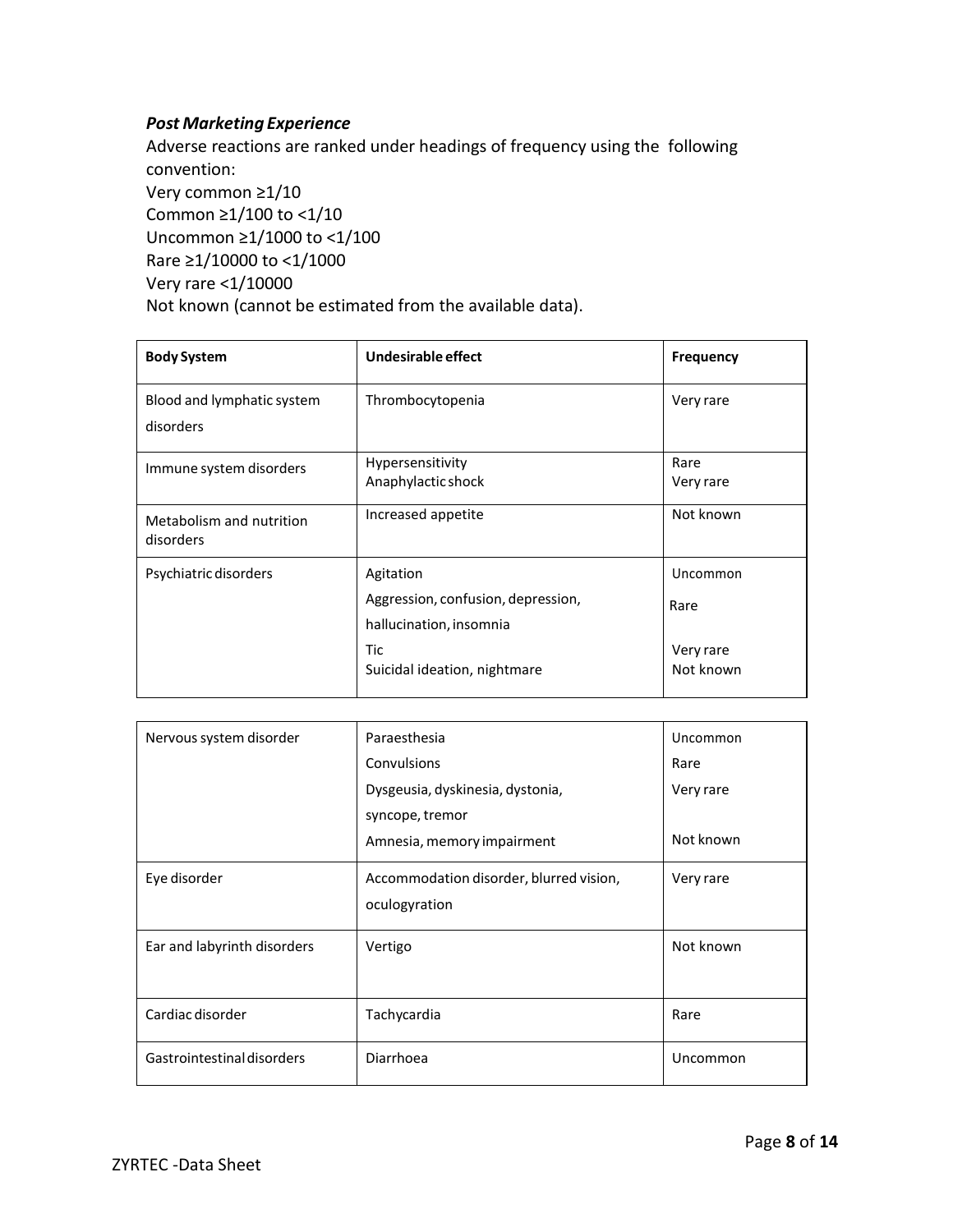| Hepatobilary disorder                                   | Hepatic function abnormal, transaminases<br>increased, blood bilirubin increased,<br>blood alkaline phosphatase increased,<br>Gamma-glutamyltransferase increased<br><b>Hepatitis</b> | Rare<br>Not known      |
|---------------------------------------------------------|---------------------------------------------------------------------------------------------------------------------------------------------------------------------------------------|------------------------|
| Skin and subcutaneous                                   | Pruritus, rash                                                                                                                                                                        | Uncommon               |
| tissue disorders                                        | Urticaria                                                                                                                                                                             | Rare                   |
|                                                         | Angioedema, fixed drug eruption<br>Acute generalized exanthematous pustulosis<br>(AGEP)                                                                                               | Very rare<br>Not known |
| Musculoskeletal and connective<br>tissue disorders      | Arthralgia                                                                                                                                                                            | Not known              |
| Renal and urinary disorders                             | Dysuria, enuresis<br>Urinary retention (See Section 4.4 Special<br>warnings and precautions for use)                                                                                  | Very rare<br>Not known |
| General disorders and<br>administration site conditions | Asthenia, malaise<br>Oedema                                                                                                                                                           | Uncommon<br>Rare       |
| Investigations                                          | Weight gain                                                                                                                                                                           | Rare                   |

# *Skin reactions occurring after discontinuation of cetirizine*

After discontinuation of cetirizine, pruritus (intense itching) and/or urticaria have been reported (see Section 4.4 Special warnings and precautions for use).

# Reporting of suspected adverse reactions

Reporting suspected adverse reactions after authorisation of the medicine is important. It allows continued monitoring of the benefit/risk balance of the medicine. Healthcare professionals are asked to report any suspected adverse reactions to https//nzphvc.otago.ac.nz/reporting/.

# 4.9 Overdose

# *Symptoms and signs*

Symptoms observed after an overdose of cetirizine are mainly associated with CNS effects or with effects that could suggest an anticholinergic effect.

Adverse events reported after an intake of at least 5 times the recommended daily dose are: confusion, diarrhoea, dizziness, fatigue, headache, malaise, mydriasis, pruritus, restlessness, sedation, somnolence, stupor, tachycardia, tremor, and urinary retention.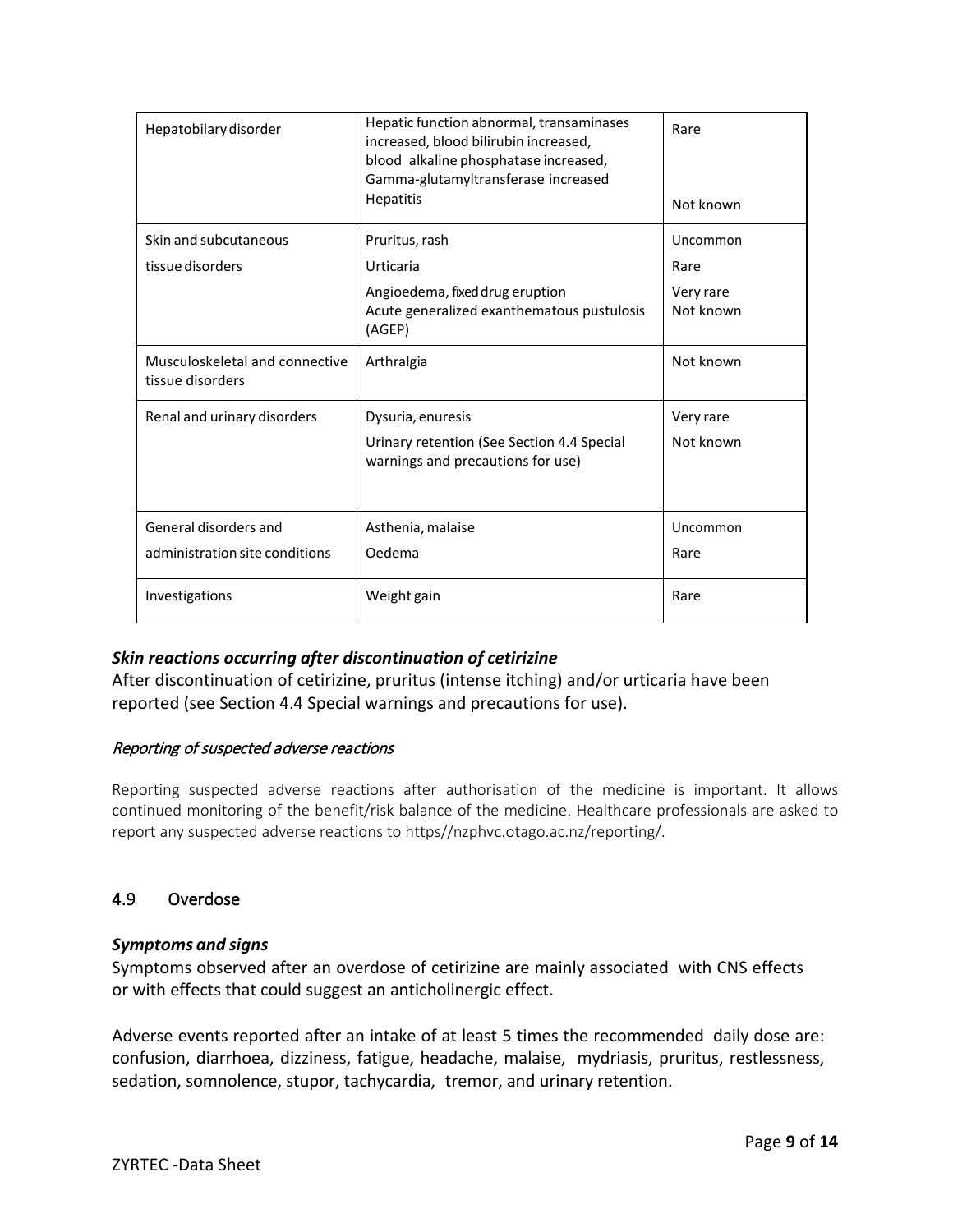# *Treatment*

There is no known specific antidote to cetirizine.

Should overdose occur, symptomatic or supportive treatment is recommended.

### Cetirizine is not effectively removed by dialysis.

For advice on the management of overdose please contact the National Poisons Centre on 0800 POISON (0800 764766).

# 5 PHARMACOLOGICAL PROPERTIES

# 5.1 Pharmacodynamic properties

Pharmacotherapeutic group: Antihistamines for systematic use, piperazine derivatives. ATC code: R06AE07

### *Mechanism of action*

Cetirizine, a human metabolite of hydroxyzine, is a potent and selective antagonist of peripheral H1-receptors. In vitro receptor binding studies have shown no measurable affinity for other than H1-receptors.

Ex vivo experiments in mice have shown that systemically administered cetirizine does not significantly occupy the cerebral H1-receptors.

In addition to its anti-H1 effect, cetirizine was shown to display anti-allergic activities: at a dose of 10 mg once or twice daily, it inhibits the late phase recruitment of inflammatory cells, notably eosinophils, in the skin and conjunctiva of atopic subjects submitted to antigen challenge, and the dose of 30 mg/day inhibits the influx of eosinophils in the bronchoalveolar lavage fluid during a late-phase bronchial constriction induced by allergen inhalation in asthmatic subjects. Moreover, cetirizine inhibits the late-phase inflammatory reaction induced in chronic urticaria patients by intradermal administration of kallikrein. It also downregulates the expression of adhesion molecules, such as ICAM-1 and VCAM-1, which are markers of allergic inflammation.

### *Onset and duration of action*

Studies in healthy volunteers show that cetirizine, at doses of 5 and 10 mg strongly inhibits the wheal and flare reactions induced by very high concentrations of histamine into the skin. The onset of activity after a single 10 mg dose occurs within 20 minutes in 50 % of the subjects and within one hour in 95 %. This activity persists for at least 24 hours after a single administration. In a 35-day study in children aged 5 to 12, no tolerance to the antihistaminic effect (suppression of wheal and flare) of cetirizine was found. When a treatment with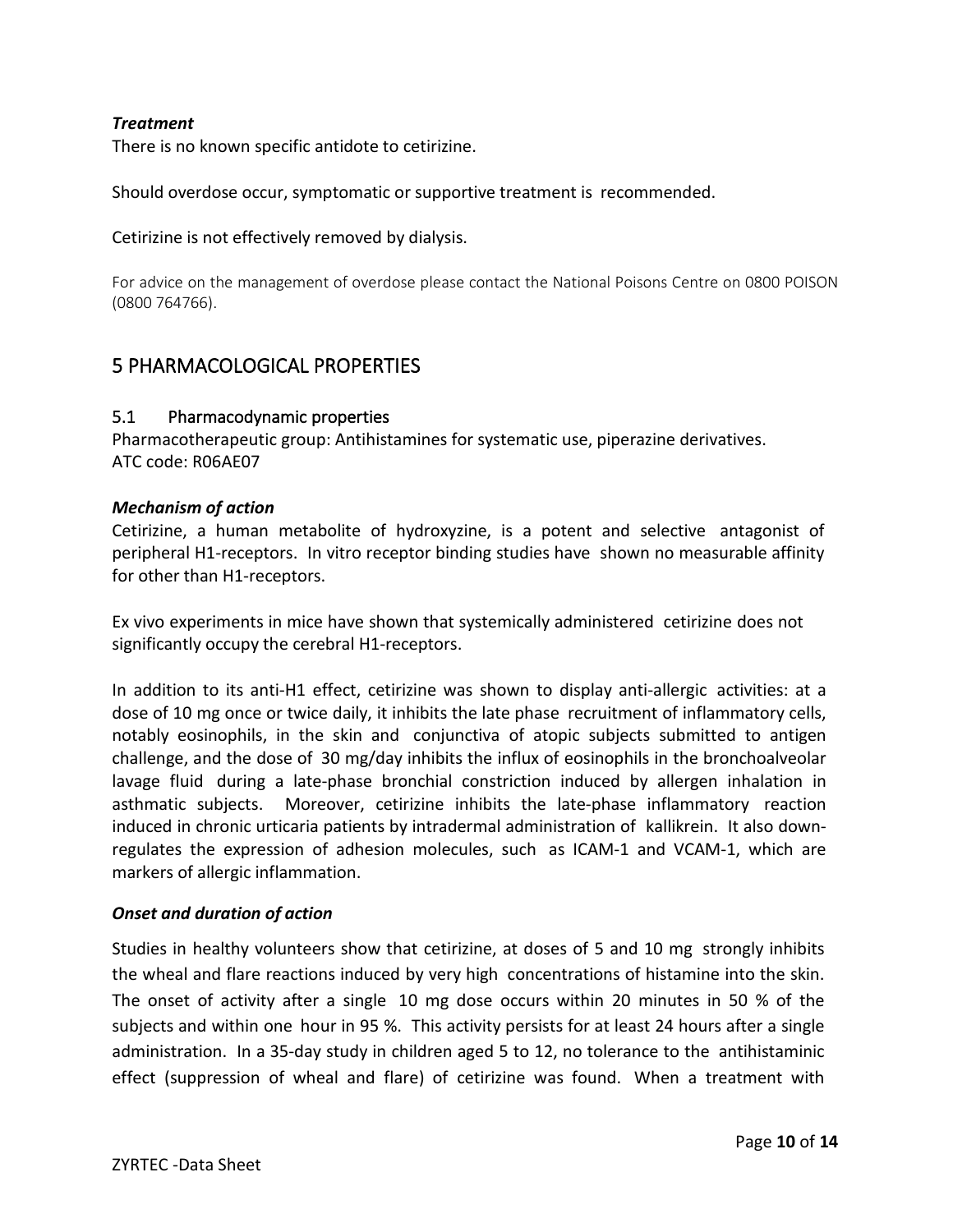cetirizine is stopped after repeated administration, the skin recovers its normal reactivity to histamine within 3 days.

# 5.2 Pharmacokinetic properties

Cetirizine exhibits linear kinetics over the range 5 to 60 mg. The terminal half-life is approximately 10 hours and the apparent volume of distribution is 0.50 l/kg.

No accumulation is observed for cetirizine following daily doses of 10 mg for 10 days. The steady - state maximum plasma concentration is approximately 300 ng/mL and is achieved within  $1.0 + 0.5$  h.

Plasma protein binding of cetirizine is 93  $\pm$  0.3 %.

Cetirizine does not modify the protein binding of warfarin.

Cetirizine does not undergo extensive first pass metabolism. About two third of the dose are excreted unchanged in urine. The distribution of pharmacokinetic parameters as peak level and area under curve, is unimodal in human volunteer and no differences were observed in the kinetics of cetirizine between white and black adult males. The extent of absorption of cetirizine is not reduced with food, although the rate of absorption is decreased. The extent of bioavailability is similar when cetirizine is given as solutions, capsules or tablets.

# *Special patient population*

# *Children*

The half-life of cetirizine was about 6 hours in children of 6-12 years and 5 hours in children 2-6 years. In infants and toddlers aged 6 to 24 months, it is reduced to 3.1 hours.

# *Elderly*

Following a single 10 mg oral dose, half-life increased by about 50 % and clearance decreased by 40 % in 16 elderly subjects compared to the normal subjects. The decrease in cetirizine clearance in these elderly volunteers appeared to be related to their decreased renal function.

# *Renal impairment*

The pharmacokinetics of the drug was similar in patients with mild impairment (creatinine clearance higher than 40 mL/min) and normal volunteers.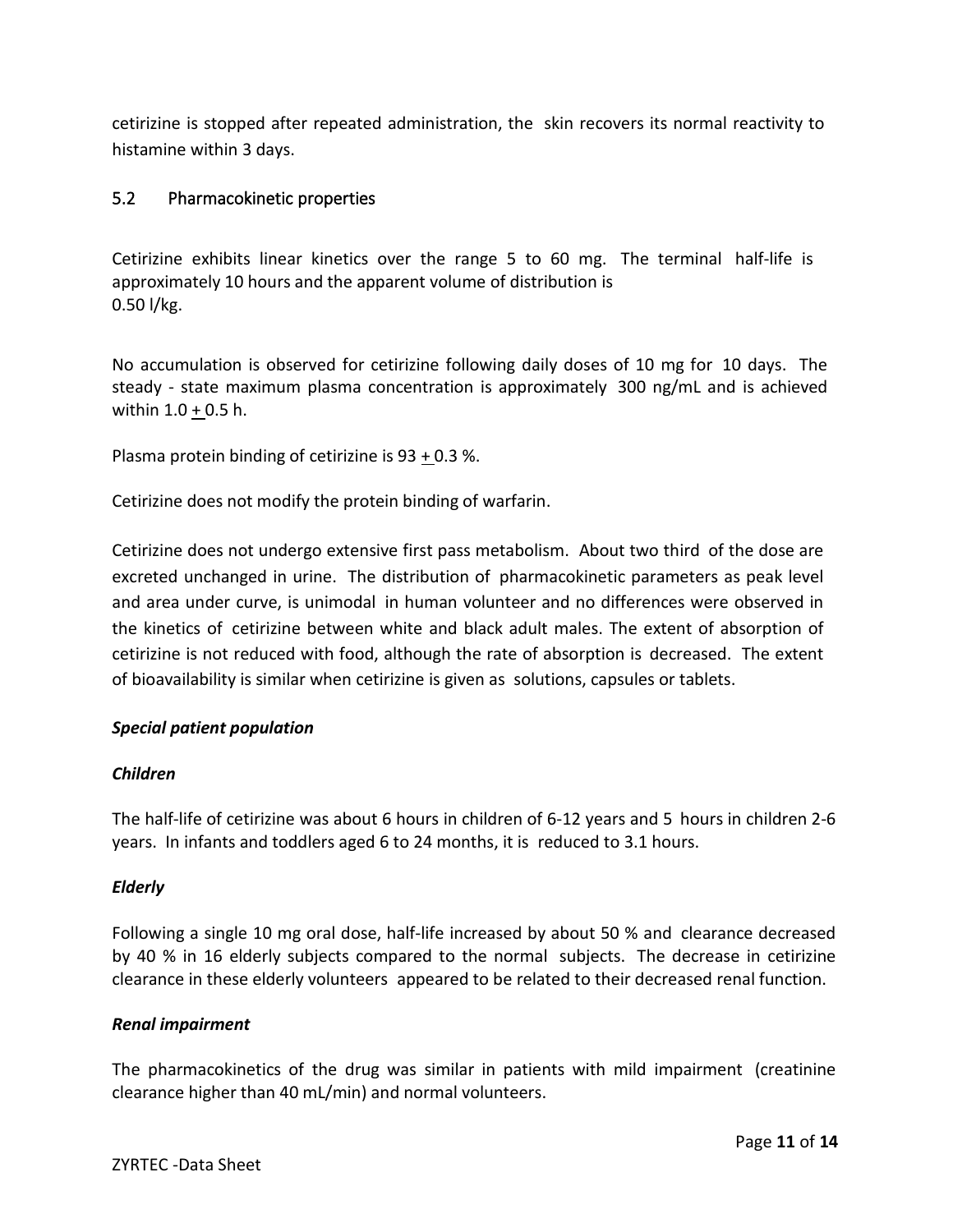Moderately renally impaired patients had a 3-fold increase in half-life and 70% decrease in clearance compared to normal volunteers.

Patients on haemodialysis (creatinine clearance less than 7 mL/min) given a single oral 10 mg dose of cetirizine had a 3-fold increase in half-life and a 70% decrease in clearance compared to normals. Cetirizine was poorly cleared by haemodialysis. Dosing adjustment is necessary in patients with moderate or severe renal impairment.

# *Hepatic impairment*

Patients with chronic liver diseases (hepatocellular, cholestatic, and biliary cirrhosis) given 10 or 20 mg of cetirizine as a single dose had a 50% increase in half-life along with a 40% decrease in clearance compared to healthy subjects.

Dosing adjustment is only necessary in hepatically impaired patients if concomitant renal impairment is present.

# 5.3 Preclinical safety data

Non-clinical data reveal no special hazard for humans based on conventional studies of safety pharmacology, repeated dose toxicity, genotoxicity, carcinogenic potential, toxicity to reproduction.

# 6 PHARMACEUTICAL PARTICULARS

# 6.1 List of excipients

# **Tablet core:**

Microcrystalline cellulose Lactose monohydrate Colloidal anhydrous silica Magnesium stearate

# **Tablet Coating:**

Hypromellose (E464) Macrogol 4000 Titanium dioxide (E171) Polydextrose

# **Oral solution**

Glycerol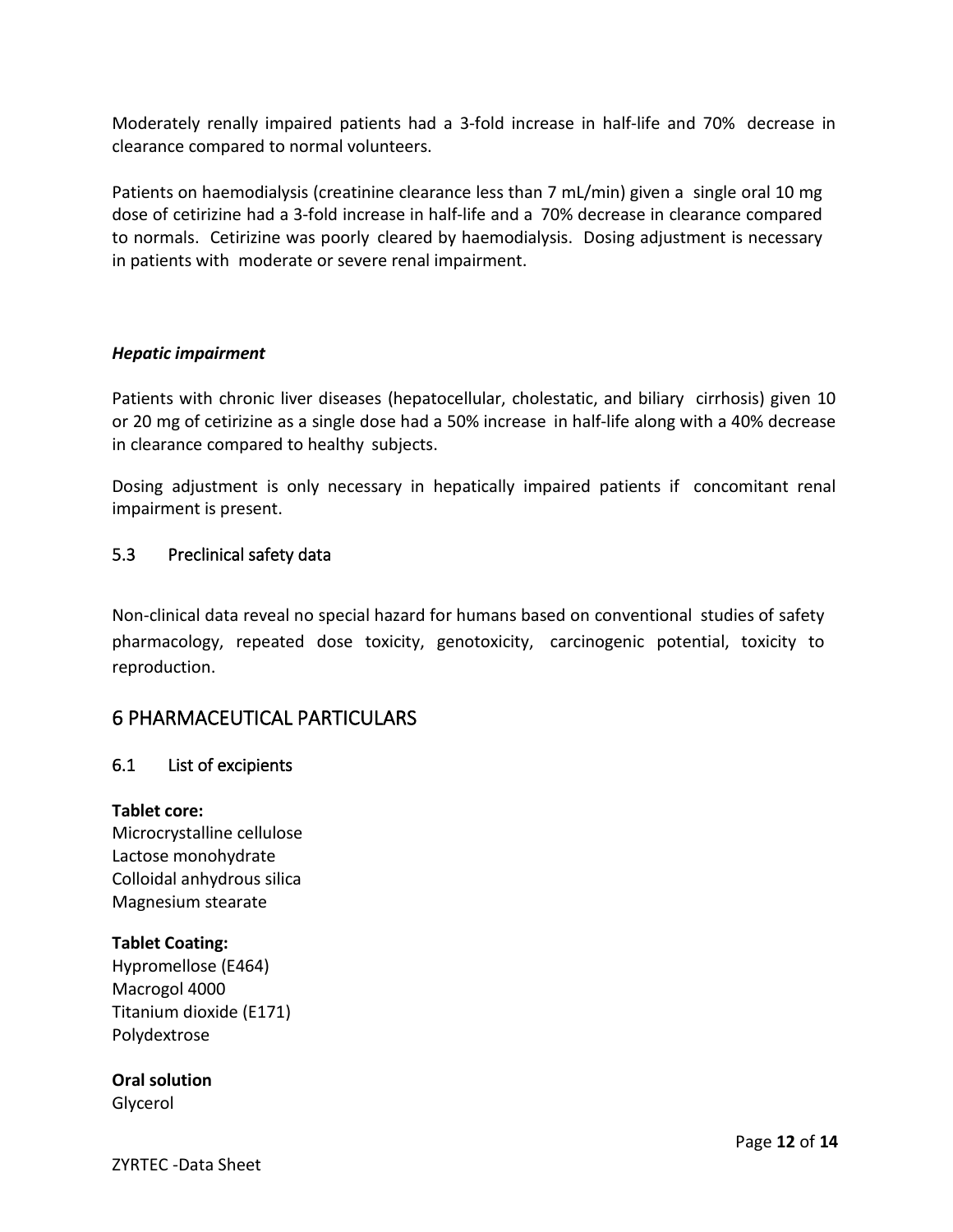Propylene glycol Liquid Sorbitol (non-crystallising) (E420) Methyl Parahydroxybenzoate (E218) Propyl Parahydroxybenzoate (E216) Sodium acetate Acetic acid Saccharin sodium Banana flavour Purified water

### **Lactose**

Cetirizine hydrochloride, 10 mg, film-coated tablets contains lactose. Patients with rare hereditary problems of galactose intolerance, (the Lapp lactase deficiency or glucosegalactose malabsorption) should not take this medicine.

### **Fructose**

Patients with rare hereditary problems of fructose intolerance should not take Cetirizine dihydrochloride 1mg/mL oral solution.

#### **Sorbitol**

The product contains sorbitol. Patients with rare hereditary problems of galactose intolerance, (the Lapp lactase deficiency or glucose-galactose malabsorption) should not take this medicine.

### **Parabens**

The product contains methylparahydroxybenzoate (methyl paraben) or propylparahydroxybenzoate (propyl paraben), which may cause allergic reactions (possibly delayed).

#### 6.2 Incompatibilities

Not applicable

### 6.3 Shelf life

36 Months

### 6.4 Special precautions for storage

Store at or below 30°C.

### 6.5 Nature and contents of container

### *Tablets*

Transparent or white opaque PVC/PVdC – aluminium blister packs containing 10 or 30 filmcoated tablets.